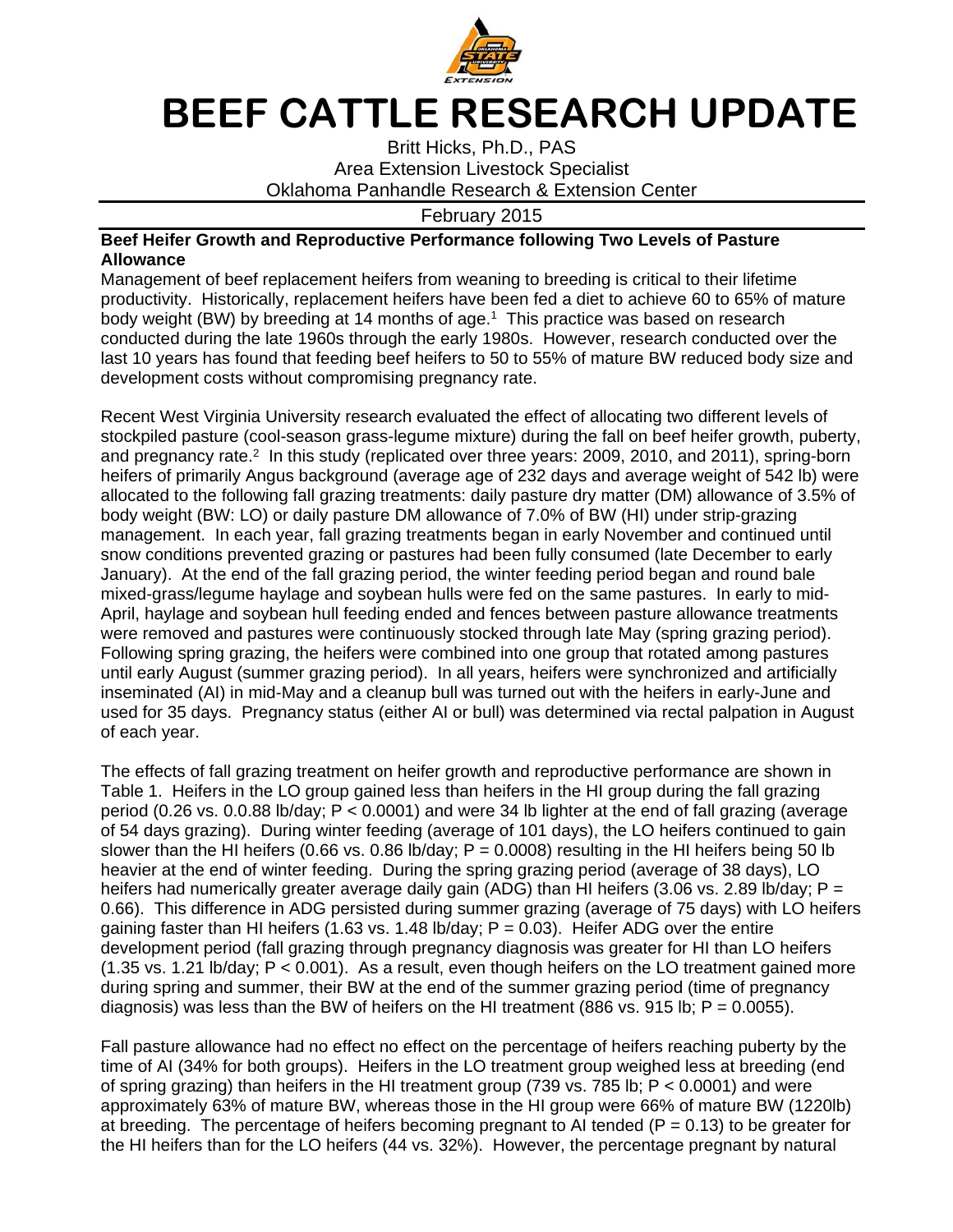service was similar (61% for LO vs. 59% for HI; P = 0.80) between the 2 groups. Likewise, final pregnancy rate was also not different among LO (74%) and HI heifers 77%).

| Item                                         | LO   | ΗI   | P-value  |
|----------------------------------------------|------|------|----------|
| Growth Performance:                          |      |      |          |
| Initial weight, Ib                           | 542  | 540  | 0.93     |
| Fall grazing ADG, lb                         | 0.26 | 0.88 | < 0.0001 |
| BW at end of fall grazing, lb                | 553  | 587  | 0.0004   |
| Winter feeding ADG, Ib                       | 0.66 | 0.86 | 0.0008   |
| BW at end of winter feeding, Ib              | 620  | 670  | < 0.0001 |
| Spring grazing ADG, Ib                       | 3.06 | 2.89 | 0.66     |
| BW at end of spring grazing, lb <sup>3</sup> | 739  | 785  | < 0.0001 |
| Summer grazing ADG, lb                       | 1.63 | 1.48 | 0.03     |
| BW at pregnancy check, lb                    | 886  | 915  | 0.0055   |
| Total ADG, lb                                | 1.21 | 1.35 | < 0.001  |
| Reproductive Performance:                    |      |      |          |
| Pubertal by time of AI, %                    | 34   | 34   | 0.93     |
| Pregnant to AI, %                            | 32   | 44   | 0.13     |
| Pregnant to bull, %                          | 61   | 59   | 0.80     |
| Final pregnancy rate, %                      | 74   | 77   | 0.61     |

Table 1. Effects of fall forage allowance  $(H1^1 \text{ vs. } LO^2)$  on heifer growth and reproduction.

 $^1$ HI = daily pasture DM allowance of 7.0% of BW.

 $2$ LO = daily pasture DM allowance of 3.5% of BW

3BW at breeding

Adapted from Bailey et al., 2014.

These researchers concluded that altering fall pasture allowance may delay the majority of BW gain until late in heifer development without negatively affecting overall pregnancy rates. However, since the percentage of heifers becoming pregnant to AI tended to be greater for HI heifers than LO heifers, the HI heifers would presumably calve earlier and wean older, heavier calves. Research has also shown that heifers that calve early in the calving season with their first calf have increased longevity and pounds weaned compared with heifers that calve later in the calving season.<sup>3</sup> These authors also suggested that this study "suggest that delaying selection of replacement heifers until pregnancy evaluation may be a potential management strategy that would provide producers the opportunity to select heifers capable of achieving acceptable reproductive performance under restricted conditions". They noted that the goal of heifer development programs should not be to produce heifers with the greatest BW gain but instead to produce a functional, pregnant heifer with the ability to have a live calf and rebreed the following breeding season using low-cost methods.

## **Effects of Beef Production System (Conventional vs. Natural) on Cattle Performance**

Recent Oklahoma State University research evaluated the effects of conventional (CONV) and natural (NAT) beef production systems on feedlot performance and carcass characteristics during an annual pasture phase and feedlot finishing phase.<sup>4</sup> In this study, 180 black-hided yearling steers (551 lb initial weight; consisting of primarily Angus and Red Angus genetics) were assigned to two treatments in the pasture phase where steers grazed wheat or cereal rye for 109 days. CONV steers were implanted with a trenbolone acetate/estradiol combination implant (Component TE-G, Elanco Animal Health) and natural steers were not implanted. Following the pasture phase, 160 of the steers were used in the feedlot phase (CONV and NAT treatments were maintained). During finishing, CONV steers were given a combination implant (Component TE-S with Tylan, Elanco Animal Health) at processing, fed monensin (33 g/ton of DM) and tylosin (9 g/ton of DM), and fed Zilmax (Merck Animal Health) at 90 mg/steer/day for the last 20 days of the experiment followed by a 3 day Zilmax withdrawal period.

During the pasture phase, CONV steers gained 18.5% faster than NAT steers (2.69 vs. 2.27 lb/day;  $P < 0.01$ ), resulting in in a 42 lb greater final weight at the end of grazing (849 vs. 807 lb;  $P < 0.01$ ).